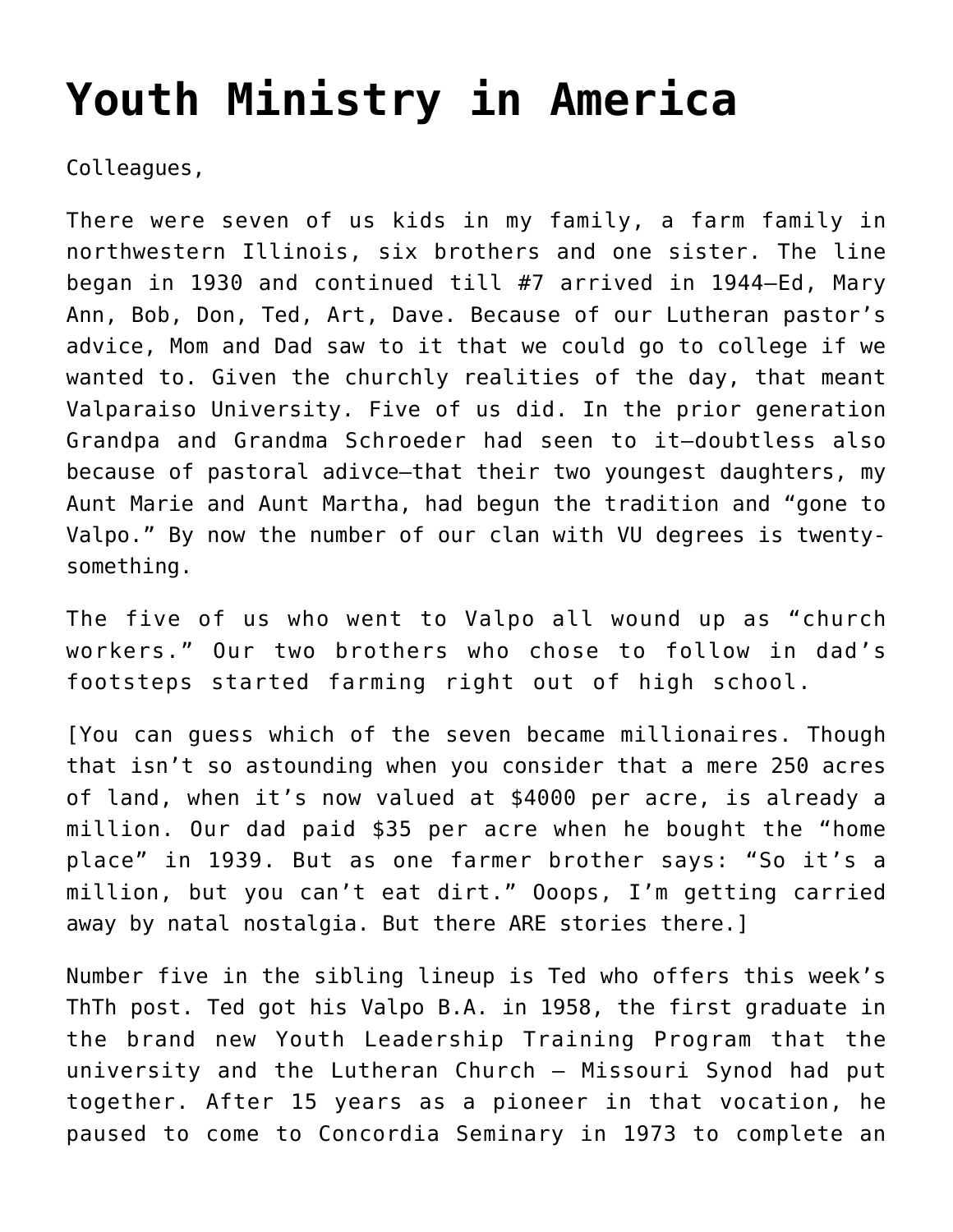M.Div. degree. 'Course, that was the year that the roof blew off at Concordia Seminary and Seminex rose from the ruins. Even beyond that Ted's had an interesting ride. But let him tell you that himself as he reviews this book on youth ministry in the USA.

Peace and Joy! Ed Schroeder

**WHEN GOD SHOWS UP, a History of Protestant Youth Ministry in America, by Mark H. Senter III, Baker Academic, Grand Rapids, MI. 2010 384 pages. Paperback. \$26.99 [Amazon. \$19.70]**

A review by Ted Schroeder

Although I spent the first fifteen years of my church professional life serving as a parish youth director/minister (1958 to 1973), I had not thought much about the history of youth ministry or that there might be patterns or cycles which recur from time to time. I had while in grad school done research on the early Directors of Christian Education in the Lutheran Church–Missouri Synod (then my home church), finding that I was more or less at the beginning of the second generation of that movement.

These early DCEs had been male parochial school teachers (and a few deaconesses) who were called by congregations which had no parochial schools to develop other venues for the faith education of the congregation's children. As they developed their skills, these DCEs expanded into programming for all members of the parish; and some became noted especially for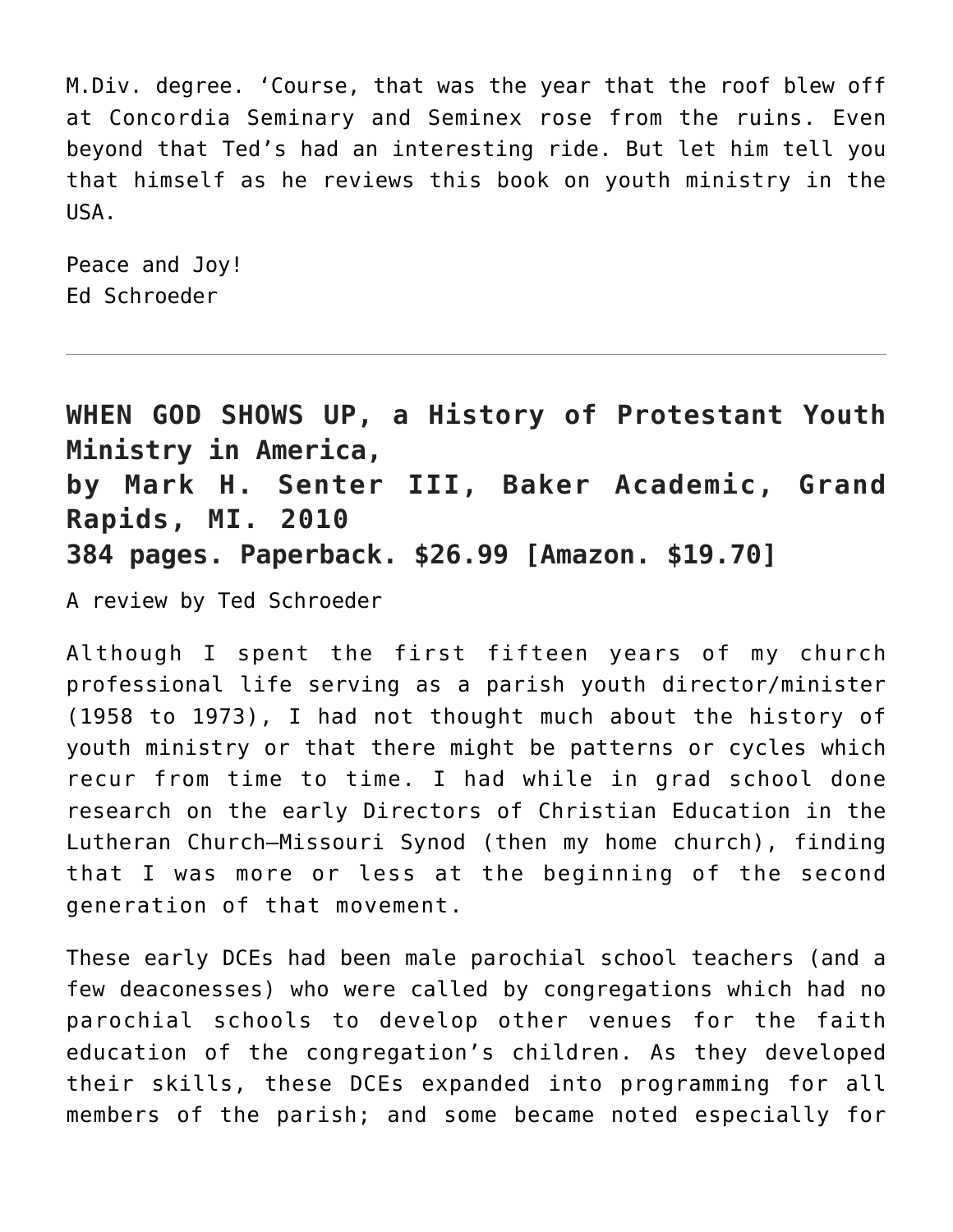their creative youth ministries.

In WHEN GOD SHOWS UP Mark Senter says that the development of early Protestant youth ministry was prompted by the movement of young people out into the world of work, notably away from the home into the city. A generation or two later, it was the creation of public high schools which drew young people away from the home and out into the world. In both instances, the Church's response was to protect its youth by creating programs which encouraged faith and faithfulness in the face of peer pressures. Senter especially focuses on ministries which sought to create a spiritual environment in which conversion could be experienced.

The Sunday school movement arose in England and spread to the USA long before the development of public high schools. This was not Sunday school as most of us experienced it, but congregational efforts to reach out to young working people on their one free day (before the five day work week). In addition to providing wholesome social opportunities and encouraging faith and conversions, the Sunday School movement also promoted literacy among youth who were often educationally deficient.

Parish ministers and lay leaders who most successfully developed youth ministries soon found themselves sought out for basic HOW TO information. Senter notes that this often evolved into the development of print materials and the organizing of parachurch associations such as The American Sunday School Union, YMCA/YWCAs, the Society of Christian Endeavor, (and later) 4-H, Scouting, Campfire, (and still later) Young Life, Campus Life, Youth for Christ and the Fellowship of Christian Athletes.

Senter does not give much attention to the youth ministries or to the youth auxiliaries of mainline Protestant denominations in spite of titling his book "a history of Protestant youth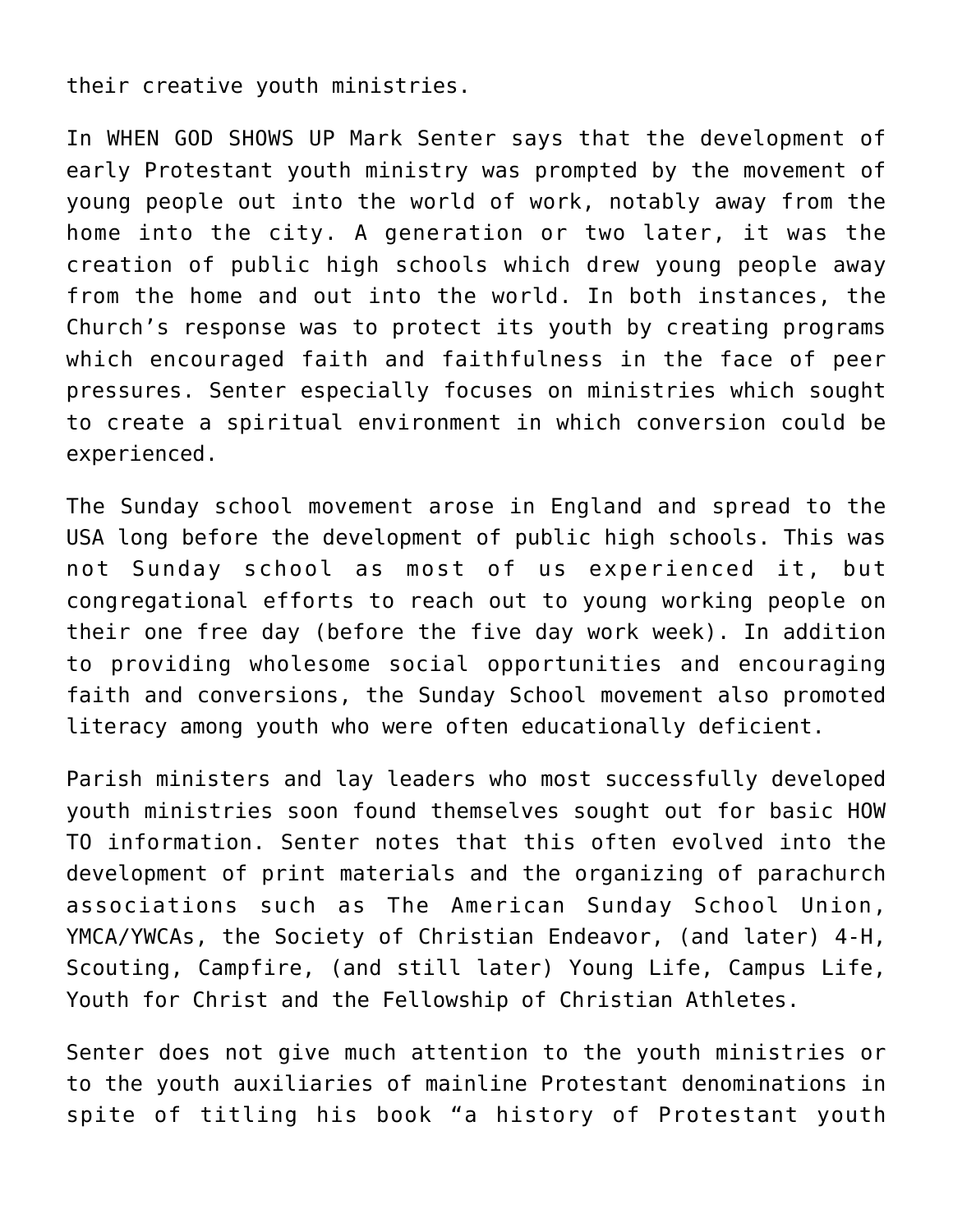ministry." The Protestants on whom he focuses were (as before noted) seeking 'born again' experiences for those whom they target……and promoting temperance.

Senter does make several observations which I found significant. Repeatedly he notes that most Protestant youth ministry focused and focuses almost exclusively on white middle or upper-middle class kids.

As he ends his book Senter acknowledges that he has said little or nothing about ministry in Black, Hispanic or Asian Protestant churches. Having spent nearly thirty years as pastor in a Black community, I had noted this omission and remembered with great admiration some of the Black church youth ministries I have witnessed. Frequently these are ministries which encourage youth to claim their special role of being in but not of the world, seeing that their history, their ethnic heritage brings special gifts to the world and the Church. Senter goes nowhere near such a vision or calling for Christian youth anywhere in this book.

Another of Senter's observations is that youth ministries of the past have had significant impact on the ministry choices of 21st Century congregations-both for good and for ill. On the positive side, I have often reflected on the now sainted leaders of the national Walther League and the Luther Leagues in the '50s and '60s and my conviction that they led many a young Lutheran to become and to do much that I now admire in the ELCA . . . and some very significant persons who serve within the Lutheran Church-Missouri Synod.

But on the negative side, Senter is also spot on. Youth ministries which were mostly fun and games have also (sadly) affected the church of the 21st century.

The best part of Senter's book is the last page, the epilogue, titled "So Where Do We Go from Here?" He asks ten questions